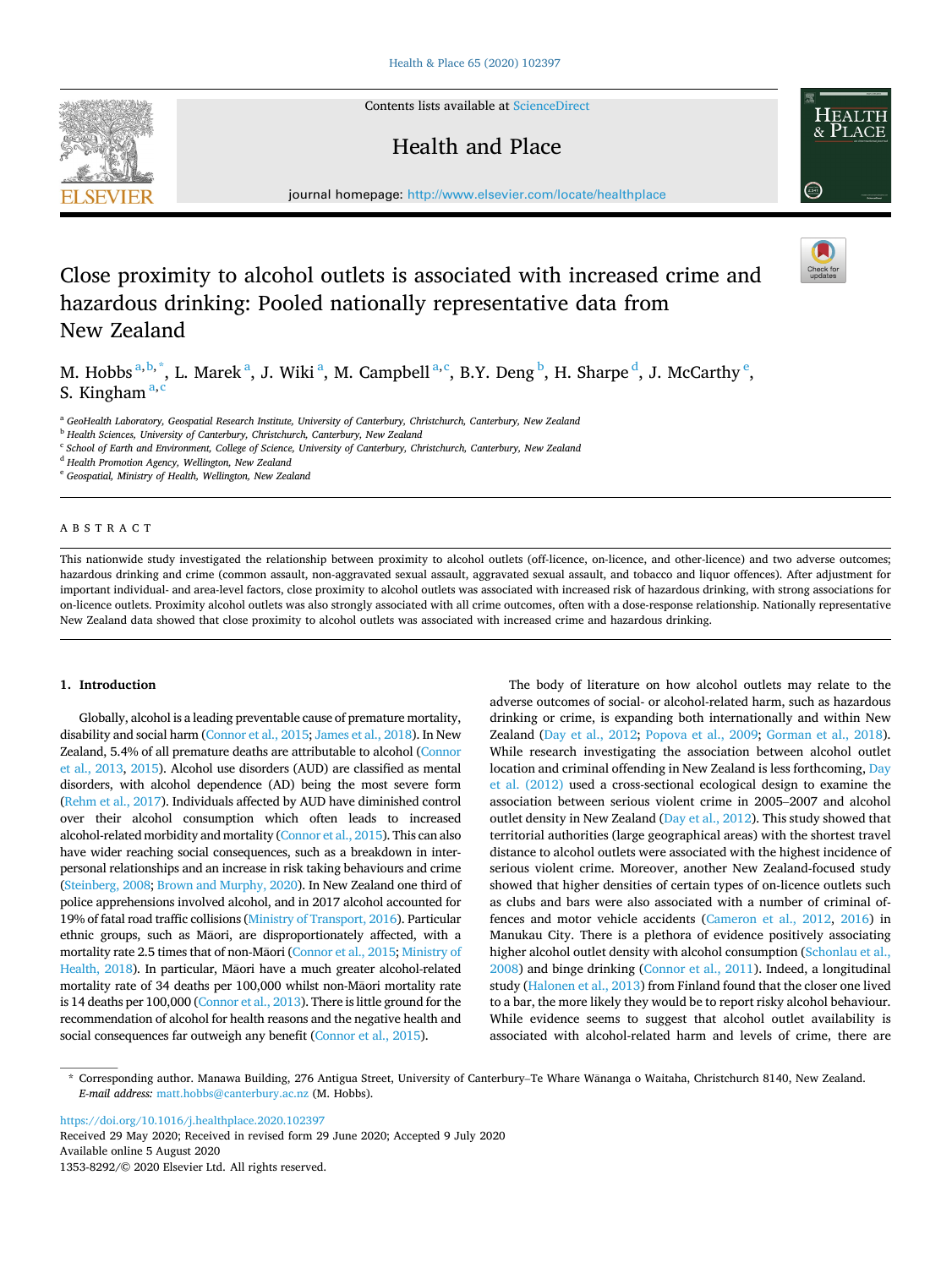inconsistencies that may be due to methodological limitations in data and methods.

The existing body of research is limited by the fact that the majority of studies have been carried out in North America [\(Holmes et al., 2014\)](#page-6-0) and may not be generalisable to other countries. Moreover, few studies have nationally representative data from which they gather information on levels of hazardous drinking, with fewer still pooling data over time to increase statistical power. Furthermore, nationally representative crime data alongside both population-level exposures and alcohol outlets, disaggregated by licence type, are often inaccessible at a fine geographical scale. This is an important consideration as previous research has highlighted differences in associations by off-licence, on-licence or other types of alcohol outlets ([Trangenstein et al., 2018](#page-6-0); [Pridemore and Grubesic, 2011](#page-6-0)). Indeed, there may also be differences by crime type when broken down into finer categories. Finally, alcohol outlets also generally cluster in space and locate in areas within deprived areas ([Breetzke et al., 2018\)](#page-6-0). It is plausible that the association between alcohol outlets and alcohol-related harm is moderated by factors such as area-level deprivation, such that the association between alcohol outlets and alcohol-related harm may be stronger in levels of high deprivation compared to low. Such limitations in current evidence require further exploration.

This study aims to investigate the relationship between proximity to alcohol outlets and outcomes of hazardous drinking and crime, using pooled nationally representative data from the New Zealand Health Survey (NZHS). Using the meshblock of residence for each participant (meshblocks are the smallest geographical area for which statistical data are published [\(Statistics New Zealand, 2018](#page-6-0))), NZHS data were combined with nationally representative police data and alcohol outlet location data at census area unit (CAU) level (a geographical unit to which meshblocks aggregate). It then investigates if associations between alcohol outlet proximity and both hazardous drinking and crime change by factors such as area-level deprivation. We hypothesise that closer proximity to alcohol outlets is associated with a higher incidence of both crime and hazardous drinking. We also expect this relationship will differ in strength by sub-categories of both alcohol outlet type and crime and that the association between proximity to alcohol outlets and both hazardous drinking and crime is strongest in the most deprived areas.

## **2. Methods**

## *2.1. Study setting and hazardous drinking*

A nationwide cross-sectional study in New Zealand (total population 4,951,500 as at December 31, 2019) was conducted using individuallevel data sourced from the NZHS (adult questionnaire). This provides information on sociodemographic variables, health behaviours, and selfreported health status. Cross-sectional data from adults (respondents aged  $15+)$  were pooled across two years (NZHS, 2016–17 and 2017–18) to provide an approximate temporal match to alcohol outlet licence data (2015–18). Further details on the design of the NZHS have been outlined in detail elsewhere [\(Ministry of Health, 2018; Ministry of Health, 2017](#page-6-0)). Briefly, the NZHS selects participants how usually reside in New Zealand using a multistage, stratified, probability proportional to size sampling design ([Ministry of Health, 2017](#page-6-0)) which aims to increase the sampling of priority population including Māori and Pacific populations. One adult and one child (if any in the household) are randomly selected from each selected household to take part in the survey and visited by a trained interviewer (80% response rate in 2017/18). The NZHS includes a variety of questions and measures on a range of sociodemographic factors, health behaviours, and health outcomes [\(Ministry of Health, 2017](#page-6-0)). Key data extracted for this purpose of this study included age (years), sex (male/female), ethnicity (Māori, Pacific, Asian and European/Other), education-level (low: none, moderate: school, college or other, and high: university) and meshblock of residence. Meshblocks are defined as the

smallest geographic unit for which statistical data is collected; the 2013 census comprised 46,629 units ([Statistics New Zealand, 2018](#page-6-0)).

Within the NZHS, hazardous drinking was also extracted. This was measured using the 10-question Alcohol Use Disorders Identification Test (AUDIT) developed by the World Health Organization ([World](#page-6-0)  [health Organisation \(WHO\), 2019](#page-6-0)). The AUDIT is a 10-item questionnaire that covers three aspects of alcohol use: alcohol consumption, dependence and adverse consequences. An AUDIT score is the total of the scores obtained for each of the 10 items. Hazardous drinkers are those who obtain an AUDIT score of 8 or more, representing an established pattern of drinking that carries a high risk of future damage to physical or mental health. Hazardous drinkers (total population) were defined as adults who obtained an AUDIT score of 8 or more, among the total number of respondents [\(World health Organisation \(WHO\), 2019](#page-6-0)).

#### *2.2. Alcohol outlets*

Alcohol outlet data in New Zealand were sourced from the Alcohol Regulatory & Licensing Authority (ARLA) for the period 2015–2018 from the current and active licence register. All alcohol outlets ( $n =$ 19,035) were extracted from the database based on the proprietary classifications provided by ARLA. The sale of alcohol to the public in New Zealand requires the seller to have a licence. Data were removed if duplicates ( $n = 3657$ ) or if conveyance services ( $n = 203$ ) such as airlines who were often registered at the airport rather than actual location of sale. Highways (major national highway in NZ) were then checked manually ( $n = 165$ ) as address records often contained a highway rather than specific postal address. Subsequently, 14 records were removed as addresses could not be identified. This resulted in a final sample of 13,989 alcohol outlets that were geocoded in ArcGIS online world geocoding service; 13,694 were successfully matched and 295 were tied results. We then tested a random sample of 100 records to investigate if they were geocoded to the correct CAU, 92% were correct. Within the final sample, 2148 were club licences, 3423 were off-licence, 8077 were on-licence, and 341 were special license. See appendices for a full breakdown of license type and category.

## *2.3. Crime*

Crime data were obtained from New Zealand Police for the period January to December 2018 to provide a temporal match to alcohol outlet and NZHS data. Based on previous evidence ([Day et al., 2012](#page-6-0); [Gorman et al., 2018](#page-6-0); [Gruenewald et al., 2006](#page-6-0)) and data available at census area unit (CAU) level this included data on common assault, aggravated sexual assault, non-aggravated sexual assault, and liquor and tobacco offences. Such crimes which include assault have previously been linked to the location of alcohol outlets within New Zealand ([Day](#page-6-0)  [et al., 2012\)](#page-6-0) and internationally [\(Schonlau et al., 2008;](#page-6-0) [Connor et al.,](#page-6-0)  [2011; Pridemore and Grubesic, 2011; Gruenewald et al., 2006; Yu et al.,](#page-6-0)  [2009\)](#page-6-0). While less evidence has explored how liquor and tobacco offences are related to the location of alcohol outlets this is another plausible and important area of research ([Halonen et al., 2013; Holmes](#page-6-0)  [et al., 2014](#page-6-0)). Data were supplied and processed to provide each CAU with a count of each crime category. Count per CAU was then used as the outcome of interest with separate models for each crime category.

#### *2.4. Environmental data and spatial analysis*

Data on area-level deprivation was obtained from NZDep2018 which combines eight variables from the 2018 Census that reflect eight dimensions of material and social deprivation ([Atkinson et al., 2019](#page-6-0)). These dimensions reflect lacks of income, employment, communication, support, qualifications, owned home, living space and dry living conditions. NZDep2018 provides a deprivation score for each meshblock in New Zealand which were divided into quintiles (quintile one  $=$  least deprived). NZDep 2018 were also converted to CAU geographies to be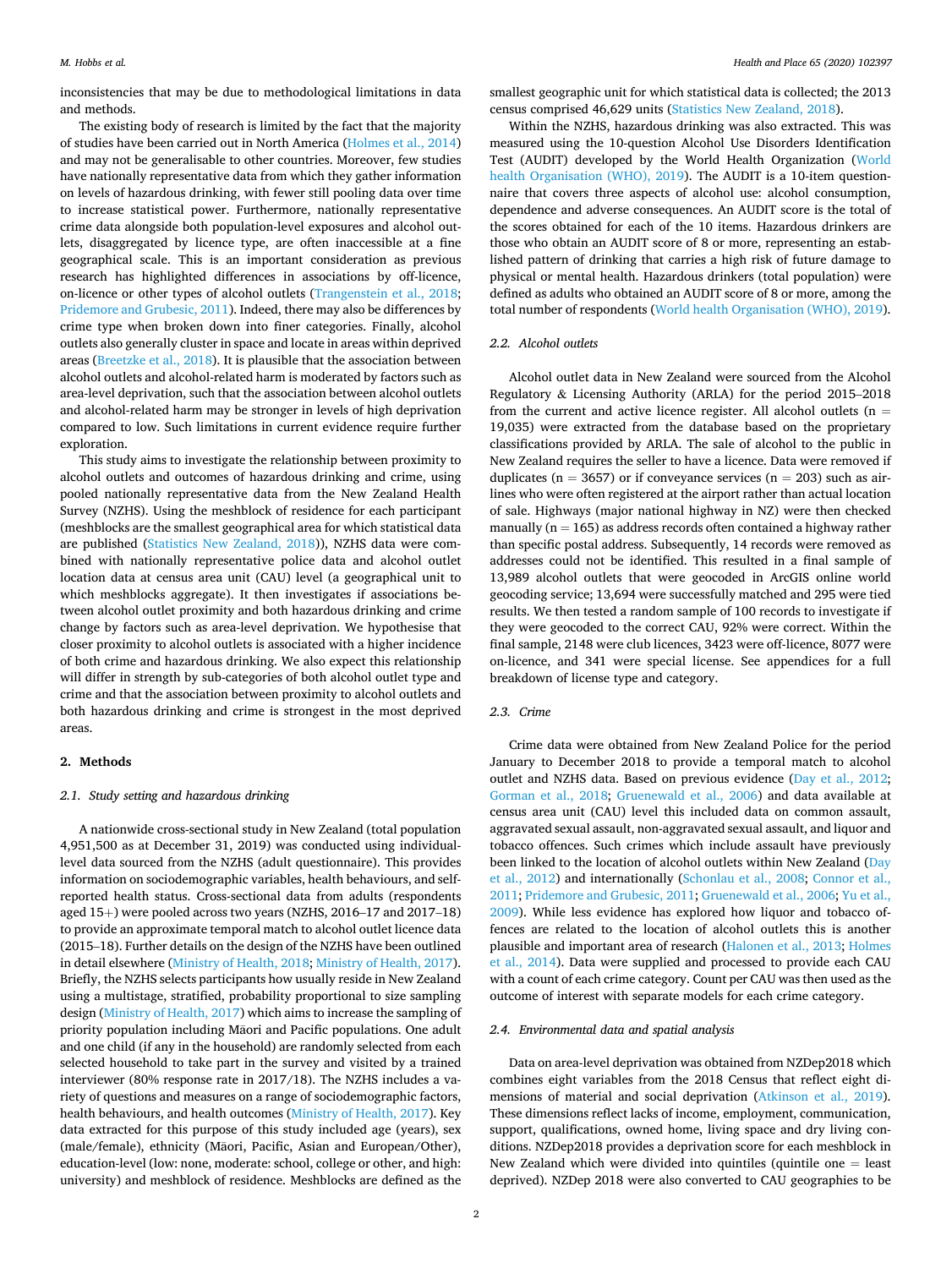congruent with other data collected i.e. police data and proximity to alcohol outlets. We used the new Statistical Standard for Geographic Areas 2018 (SSGA18) to define rural and urban areas. The classification was defined as a: i) major urban area (a population of 100,000 or more), ii) large urban area (a population 30,000 to 99,999), medium urban area (a population of 10,000 to 29,999), small urban area (a population of 1000 to 9999), and rural (a population of *<*1000) [\(Statistics New Zea](#page-6-0)[land, 2019](#page-6-0)). Distance from the population-weighted centroids were calculated via the road network ([Beere, 2016\)](#page-6-0) to define access to the nearest alcohol outlet for each individual in the NZHS. While several studies have noted that proximity and density measures are often highly correlated [\(Burgoine et al., 2011, 2013; Hobbs et al., 2016](#page-6-0); [Sparks et al.,](#page-6-0)  [2011\)](#page-6-0) we calculated and used proximity to the nearest alcohol outlet to update previous evidence carried out within New Zealand (Day et al., [2012\)](#page-6-0).

## *2.5. Statistical analysis*

Descriptive statistics were presented as mean (standard deviation) or median where appropriate and as n (%) to summarise key predictor variables and outcomes. For all alcohol outlets distance from the population-weighted centroid of the 2018 meshblock were calculated via road network [\(Beere, 2016\)](#page-6-0). For analyses with hazardous drinking proximity to meshblock were used for analyses and for crime mean distance per CAU were used. We investigated the association between hazardous drinking and alcohol outlet proximity using logistic regression models (adjusted odds ratio [95% confidence intervals (CI)]. In this study, adults with hazardous drinking were defined as a dichotomous variable (in which there are only two possible outcomes of hazardous (1) or not hazardous drinking (0)). For instance, an adjusted odds ratio (AOR) for any independent variable gives the relative amount by which the odds of the outcome (hazardous drinking) increase (AOR greater than 1) or decrease (AOR less than 1) when the value of the independent variable is increased by 1 unit, adjusting for other covariates. We used negative binomial models to investigate the association between count of crime events per CAU and alcohol proximity (incidence rate ratio (IRR) [95% CI]). The IRRs were obtained by exponentiating the regression coefficients, i.e. exponentiating the relative change in the incidence rate brought by a one-unit change in an independent variable holding other independent variables constant. Sampling weights were used to approximate the total population in New Zealand. Sample weights were obtained from the NZHS ([Ministry of Health, 2017\)](#page-6-0). The NZHS uses the calibrated weighting method to reflect the probabilities of selection of each respondent and to make use of external population benchmarks (typically obtained from a population Census) to correct for any discrepancies between the sample and the population benchmarks ([Ministry of Health, 2017\)](#page-6-0). This improves the precision of estimates and reduces bias due to nonresponse. Models adjusted for key covariates including age group, sex, ethnicity, area-level deprivation, education-level, and rural/urban classification.

While conceptually individuals were nested within geographical areas, all models used a cluster option with observations clustered within district health boards as any smaller geographic areas meant the model did not converge. It could be argued that multilevel models are recognised as the gold standard, however models that were both weighted to be nationally representative and multilevel did not converge. Pearson residual, deviance residual and Pregibon leverage regression diagnostics test were used, with little if any influential cases identified. Multicollinearity was not an issue and Receiver Operating Characteristic (ROC) curve analysis provided an area under the ROC curve (AUC) score of scores from 0.74 to 0.76 which suggests a fair diagnostic performance of the model ([Metz, 1978](#page-6-0)). Following these checks on the model specification, effect modification was assessed based on previous evidence by investigating if an interaction term was significant and then stratifying regression analyses by area-level deprivation quartiles (Q1, Q2, Q3, Q4 and Q5) and ethnicity (Maori, Pacific,

Asian, European/other). Models were built within STATA V15.1 and geographical analyses for proximity calculations were conducted within ArcGIS v10.7.1.

## **3. Results**

#### *3.1. Descriptive statistics*

Table 1 shows the descriptive statistics of the study population while [Table 2](#page-3-0) shows the prevalence of hazardous drinking. The prevalence of hazardous drinking was highest in those aged 20–24 (32.63% [29.85-35.54]) and declined with age ([Table 2](#page-3-0)). When split by ethnicity, the highest prevalence was among Māori (32.33% [30.70-33.99]) and when examined by area-level deprivation, the most deprived areas showed the highest prevalence (22.16% [20.95–23.41]). When examined by rural/urban classification, medium urban areas had the highest prevalence (21.31% [19.36–23.41]). As shown in [Table 3,](#page-3-0) the median distance to an alcohol outlet from the population weighted centroid of meshblock in New Zealand was 1174.34 m [1146.59–1202.09]. When attached to NZHS data there were few differences by sex. However, there were differences by age with those aged 20–24 years and  $75<sup>+</sup>$ years often having a shorter distance to the nearest alcohol outlet (all types and overall). Differences by ethnicity were also noted. For instance, Pacific (693.72m [646.80–740.65]) and Asian 752.04m [687.31–816.76] populations were closer to alcohol outlets of all types than European/Other 1275.99m [1239.45-1312.53] and Maori (1254.27m [1189.32–1319.23]). This pattern existed across off-, on-, and other-licence alcohol outlets. Differences were noted by area-level deprivation, for instance, the most deprived areas had a shorter road network distance to the nearest alcohol outlet compared to the least

**Table 1** 

Study sample characteristics (n (%)) (New Zealand Health Survey, 2016/17 and 2017/18).

| Variable                   | Weighted percentage (raw n) |
|----------------------------|-----------------------------|
| Age                        |                             |
| $15 - 19$                  | 8.16 (1403)                 |
| $20 - 24$                  | 9.20 (1176)                 |
| $25 - 34$                  | 17.59 (4470)                |
| $35 - 44$                  | 15.08 (4394)                |
| $45 - 54$                  | 16.46 (4.280)               |
| $55 - 64$                  | 14.75 (4399)                |
| $65 - 74$                  | 10.83 (3829)                |
| $75+$                      | 7.93 (2963)                 |
| Sex                        |                             |
| Male                       | 48.78 (11,822)              |
| Female                     | 51.22 (15,632)              |
| Ethnicity                  |                             |
| Māori                      | 12.77 (5598)                |
| Pacific                    | 5.40 (1478)                 |
| Asian                      | 12.87 (2550)                |
| European/Other             | 68.96 (17,828)              |
| <b>Education-level</b>     |                             |
| Low                        | 24.67 (7355)                |
| Moderate                   | 48.94 (12,853)              |
| High                       | 26.39 (5836)                |
| Area-level deprivation     |                             |
| Q1 (least deprived)        | 20.13 (3716)                |
| Q <sub>2</sub>             | 20.28 (4425)                |
| Q <sub>3</sub>             | 20.22 (5226)                |
| O <sub>4</sub>             | 20.35 (6558)                |
| O5 (most deprived)         | 19.02 (7529)                |
| Urban/rural classification |                             |
| Major urban                | 52.29 (12,252)              |
| Large urban                | 12.90 (5455)                |
| Medium urban               | 9.25 (2872)                 |
| Small urban                | 9.65 (3044)                 |
| Rural                      | 15.91 (3818)                |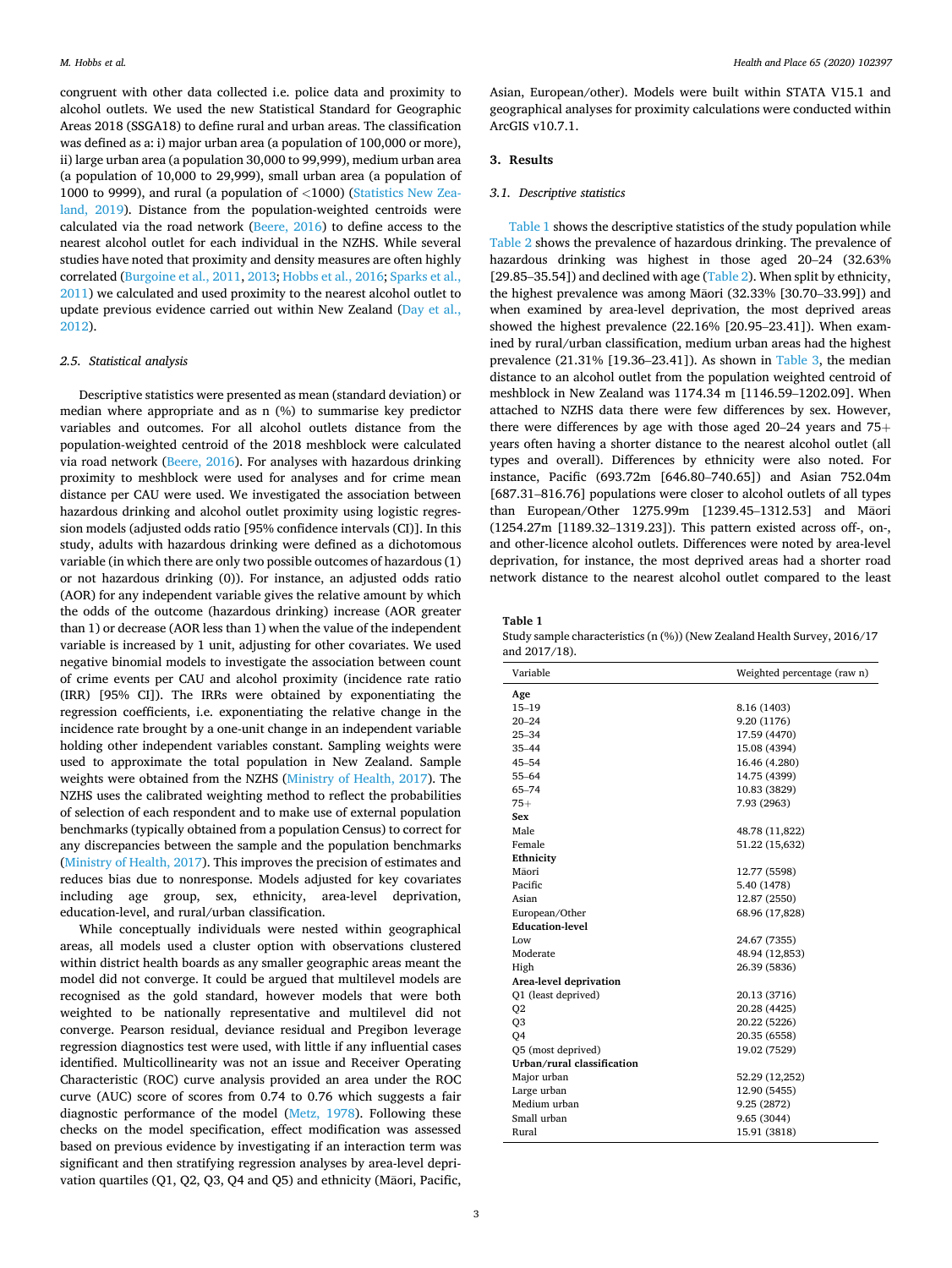#### <span id="page-3-0"></span>**Table 2**

The prevalence (%) of hazardous drinking [95% confidence intervals] by age, sex, ethnicity, area-level deprivation and rural/urban classification (New Zealand Health Survey, 2016/17 and 2017/18). Data are median [95% CI].

|                            | Hazardous drinking (units) |
|----------------------------|----------------------------|
| Overall                    |                            |
| Age                        |                            |
| $15 - 19$                  | 16.56 [14.40-18.98]        |
| $20 - 24$                  | 32.63 [29.85-35.54]        |
| $25 - 34$                  | 25.74 [24.09-27.47]        |
| $35 - 44$                  | 22.11 [20.64-23.66]        |
| $45 - 54$                  | 21.61 [20.03-23.29]        |
| $55 - 64$                  | 15.47 [14.16-16.87]        |
| $65 - 74$                  | 11.52 [10.28-12.89]        |
| $75+$                      | 4.61 [3.78-5.62]           |
| Sex                        |                            |
| Male                       | 27.15 [26.12-28.21]        |
| Female                     | 12.53 [11.86-13.32]        |
| Ethnicity                  |                            |
| Māori                      | 32.33 [30.70-33.99]        |
| Pacific                    | 19.20 [16.84-21.80]        |
| Asian                      | 6.40 [5.26-7.80]           |
| European/Other             | 19.83 [19.05-20.63]        |
| Area-level deprivation     |                            |
| Q1 (least deprived)        | 16.28 [14.84-17.82]        |
| Q <sub>2</sub>             | 17.47 [16.07-18.96]        |
| Q <sub>3</sub>             | 21.50 [20.06-23.02]        |
| O <sub>4</sub>             | 21.03 [21.03-22.37]        |
| Q5 (most deprived)         | 22.16 [20.95-23.41]        |
| Rural/urban classification |                            |
| Major urban area           | 18.91 [18.01-19.85]        |
| Large urban area           | 20.76 [19.39-22.21]        |
| Medium urban area          | 21.31 [19.36-23.41]        |
| Small urban area           | 18.76 [16.97-20.69]        |
| Rural                      | 19.97 [18.29-21.75]        |

deprived areas (Q1 (least deprived) 1425.96m [1339.37–1512.55], Q5 (most deprived) 672.60m [644.45–700.75]). This pattern was again shown for off-, on- and other-licence alcohol outlets.

## *3.2. Associations between proximity to alcohol outlets and hazardous drinking*

First, we investigated associations between all alcohol outlets and the likelihood of hazardous drinking ([Table 4](#page-4-0)). Compared to those with the closest proximity (Q1 *<*292 m) those in Q2 (292m–525m) had reduced risk of hazardous drinking (OR  $= 0.84$  [95% CI 0.73–0.96]). Confirming these findings for Q2, individuals in Q3 (526m–868m) and  $Q4$  ( $>868$ m) also had a reduced odds of hazardous drinking ( $OR = 0.82$ )  $[0.71-0.94]$  and OR = 0.79  $[0.65-0.97]$  respectively). Second, we investigated associations between proximity to off-licence alcohol outlets and odds of hazardous drinking. Compared to those with the closest proximity (Q1 licence (*<*422 m) to off-licence alcohol outlets only those within Q3 (774m-1381m;  $OR = 0.81$  [0.69-0.95]) had a reduced odds of hazardous drinking. Overall results were inconsistent as there were no associations for those within Q2 (423m–773m;  $OR = 0.96$  [0.79–1.14]) or  $Q4$  ( $>$ 1381m;  $OR = 0.85$  [0.62–1.07]). Third, we explored relationships between proximity to on-licence alcohol outlets and hazardous drinking, where the most consistent associations were demonstrated. Compared to those residing within the closest proximity of on-licence alcohol outlets  $(Q1, \langle 481 \rangle m)$  those within  $Q2$  (482m–855m; OR = 0.79  $[0.69-0.92]$ , Q3  $(856m-1457m;$  QR = 0.82  $[0.73-0.93]$  and Q4  $(>1457m;$  OR = 0.81 [0.69-0.98]) had reduced odds of hazardous drinking. Finally, we explored other types of alcohol outlet licence. However, compared to those with the closest proximity other-types of alcohol outlets (Q1*<*594m), there were no significant associations with hazardous drinking for Q2 (594m–1001m;  $OR = 1.03$  [0.88–1.21]), Q3  $(1002m-1715m; OR = 0.97 [0.80-1.18])$ , and Q4 (>1715m; OR = 0.91)  $[0.76 - 1.08]$ .

## *3.3. Associations between proximity to alcohol outlets and crime*

As shown in [Table 5](#page-5-0), several notable associations existed between all measures of alcohol outlet proximity and all crime outcomes. First, we investigated if the count of common assault in a CAU was related to

**Table 3** 

|  |  | Proximity (median meters) to nearest alcohol outlet by age, sex, ethnicity, area-level deprivation, and rural/urban classification. |  |
|--|--|-------------------------------------------------------------------------------------------------------------------------------------|--|
|  |  |                                                                                                                                     |  |

|                            | All alcohol outlets | Off              | On               | Other            |
|----------------------------|---------------------|------------------|------------------|------------------|
| Overall                    | 1174 [1146-1202]    | 1900 [1859-1942] | 1959 [1919-2000] | 2161 [2100-222]  |
| Age                        |                     |                  |                  |                  |
| $15 - 19$                  | 1248 [1116-1379]    | 2047 [1835-2260] | 2012 [1836-2188] | 2060 [1887-2234] |
| $20 - 24$                  | 977 [877-1078]      | 1561 [1426-1695] | 1598 [1453-1726] | 1788 [1599-1978] |
| $25 - 34$                  | 1072 [1003-1142]    | 1647 [1552-1742] | 1765 [1663-1868] | 2029 [1872-2187] |
| $35 - 44$                  | 1200 [1127-1274]    | 1943 [1838-2048] | 1994 [1888-2099] | 2283 [2101-2465] |
| $45 - 54$                  | 1337 [1259-1415]    | 2154 [2040-2267] | 2114 [2011-2218] | 2365 [2205-2524] |
| $55 - 64$                  | 1262 [1197-1328]    | 2183 [2073-2293] | 2204 [2103-2306] | 2237 [2116-2358] |
| $65 - 74$                  | 1176 [1104-1247]    | 1897 [1792-2003] | 2066 [1947-2186] | 2172 [2032-2313] |
| $75+$                      | 995 [929-1061]      | 1577 [1476-1678] | 1775 [1663-1887] | 2175 [1919-2432] |
| Sex                        |                     |                  |                  |                  |
| Male                       | 1216 [1173-1260]    | 1952 [1888-2016] | 2002 [1939-2065] | 2338 [2141-2336] |
| Female                     | 1133 [1098-1169]    | 1851 [1798-1905] | 1919 [1866-1972] | 2087 [2011-2164] |
| Ethnicity                  |                     |                  |                  |                  |
| Māori                      | 1254 [1189-1319]    | 1868 [1781-1956] | 2287 [2165-2408] | 2176 [2054-2298] |
| Pacific                    | 693 [646-740]       | 1007 [945-1069]  | 1216 [1148-1284] | 1309 [1249-1369] |
| Asian                      | 752 [687-816]       | 1128 [1052-1204] | 1170 [1093-1248] | 1401 [1323-1480] |
| European/Other             | 1275 [1239-1312]    | 2120 [2065-2176] | 2104 [2053-2155] | 2366 [2282-2451] |
| Area-level deprivation     |                     |                  |                  |                  |
| O1 (least deprived)        | 1425 [1339-1512]    | 2441 [2304-2578] | 2191 [2084-2298] | 2878 [2618-3138] |
| Q <sub>2</sub>             | 1473 [1388-1558]    | 2573 [2442-2704] | 2340 [2235-2446] | 2560 [2403-2717] |
| Q <sub>3</sub>             | 1226 [1163-1290]    | 1886 [1798-1975] | 2038 [1945-2131] | 2105 [1989-2222] |
| O <sub>4</sub>             | 1044 [994-1093]     | 1555 [1489-1621] | 1875 [1790-1960] | 1944 [1864-2024] |
| O5 (most deprived)         | 672 [644-700]       | 995 [961-1030]   | 1213 [1242-1388] | 1267 [1207-1326] |
| Rural/urban classification |                     |                  |                  |                  |
| Major urban area           | 607 [597-616]       | 899 [886-911]    | 935 [921-949]    | 1244 [1218-1269] |
| Large urban area           | 598 [582-614]       | 960 [940-981]    | 870 [850-890]    | 1157 [1132-1182] |
| Medium urban area          | 600 [582-618]       | 862 [838-885]    | 905 [883-928]    | 1214 [1167-1261] |
| Small urban area           | 536 [514-558]       | 932 [875-988]    | 1316 [1221-1410] | 2788 [2350-3225] |
| Rural                      | 4228 [4080-4377]    | 7152 [6952-7352] | 7222 [7036-7408] | 6166 [5952-6381] |

Data are median [95% CI].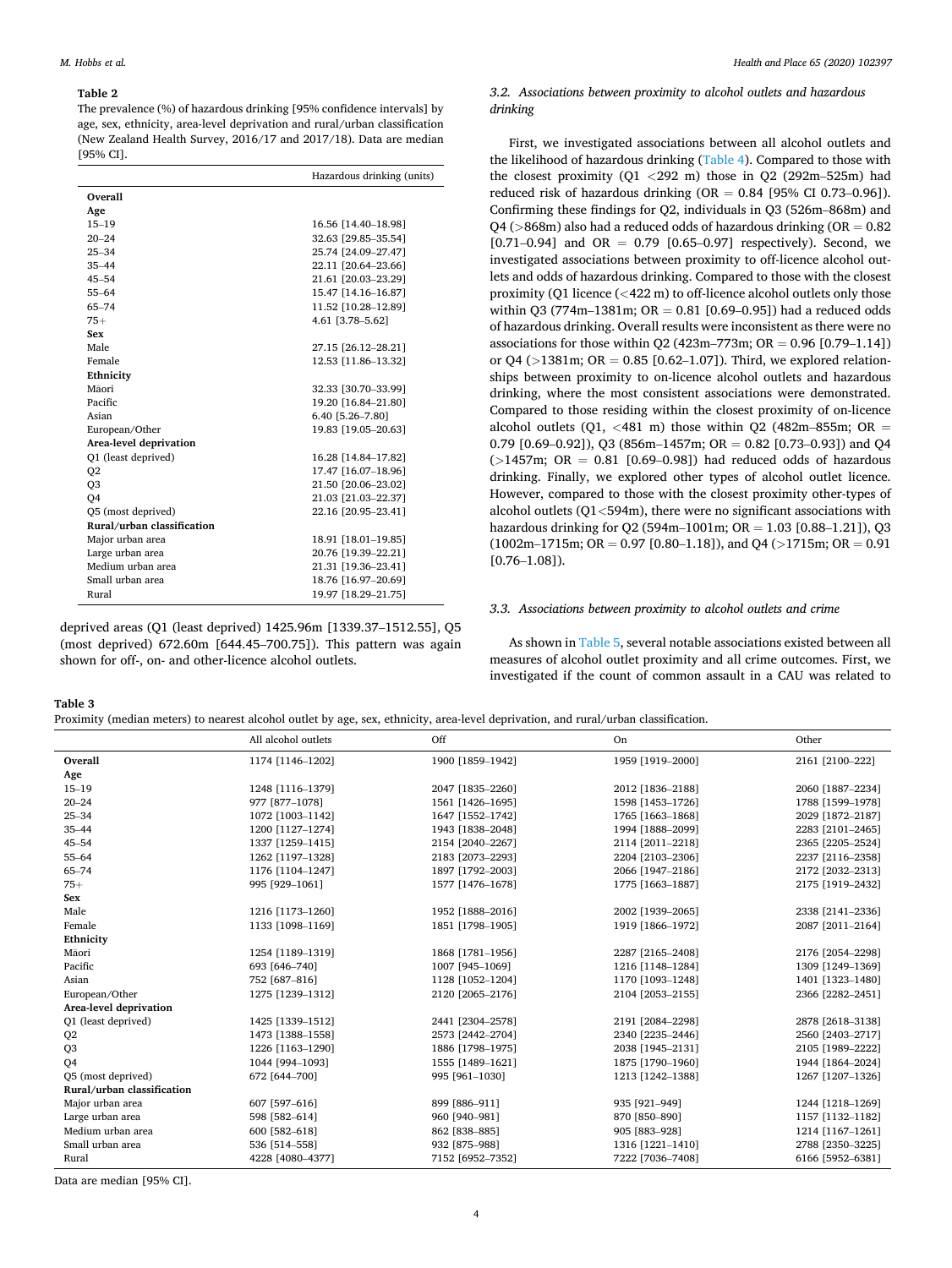#### <span id="page-4-0"></span>**Table 4**

Associations between proximity to alcohol outlets and hazardous drinking.

| Off-licence<br>Other-licence<br>All<br>On-licence<br>0.47 [0.36-0.61]<br>$0.44$ [0.36-0.55]<br>$0.46$ [0.35-0.60]<br>0.40 [0.30-0.53]<br>Intercept<br>Age group<br><b>REF</b><br><b>REF</b><br>$15 - 19$<br><b>REF</b><br><b>REF</b><br>$20 - 24$<br>2.87 [1.94-4.22] *<br>2.87 [1.94-4.23] *<br>2.89 [1.96-4.27] *<br>2.88 [1.96-4.24] *<br>$25 - 34$<br>2.25 [1.71-2.96] *<br>2.26 [1.73-2.96] *<br>2.25 [1.71-2.95] *<br>2.25 [1.72-2.96] *<br>$35 - 44$<br>$1.75$ [1.27-2.41] *<br>1.74 [1.26-2.40] *<br>1.75 [1.27-2.41] *<br>1.74 $[1.26 - 2.11]$ *<br>$45 - 54$<br>$1.55$ [1.13-2.12] $*$<br>1.55 $[1.12 - 2.13]$ *<br>1.54 $[1.12 - 2.10]$ *<br>1.54 $[1.12 - 2.11]$ *<br>$0.96$ [0.73-1.26]<br>$55 - 64$<br>$0.96$ [0.73-1.26]<br>$0.97$ [0.73-1.26]<br>$0.95$ [0.72-1.26]<br>65-74<br>0.67 $[0.48 - 0.94]$ *<br>0.68 $[0.48 - 0.94]$ *<br>$0.67$ [0.47-0.94] *<br>$0.67$ [0.47-0.93] *<br>$75+$<br>0.24 [0.16-0.34] $*$<br>0.23 [0.16-0.34] $*$<br>0.24 [0.16-0.34] $*$<br>0.23 [0.16-0.34] $*$<br>Sex<br><b>REF</b><br><b>REF</b><br><b>REF</b><br>Male<br>REF<br>Female<br>0.36 $[0.32 - 0.40]$ *<br>0.36 $[0.33 - 0.40]$ *<br>0.36 $[0.32 - 0.40]$ *<br>0.36 $[0.32 - 0.40]$ *<br>Ethnicity<br><b>REF</b><br><b>REF</b><br><b>REF</b><br><b>REF</b><br>Māori<br>Pacific<br>0.46 $[0.38 - 0.56]$ *<br>0.47 [0.38-0.57] $*$<br>0.47 $[0.39 - 0.57]$ *<br>0.47 $[0.38 - 0.56]$ *<br>$0.13$ [0.10-0.16] *<br>$0.13$ [0.10-0.16] *<br>$0.13$ [0.10-0.16] *<br>$0.13$ [0.11-0.17] *<br>Asian<br>European/Other<br>$0.65$ [0.59-0.71] *<br>0.65 [0.59-0.72] *<br>0.65 [0.59-0.71] $*$<br>0.65 [0.59-0.72] $*$<br><b>Education level</b><br><b>REF</b><br><b>REF</b><br><b>REF</b><br><b>REF</b><br>Low<br>Moderate<br>1.04 [0.94-1.16]<br>$1.05$ [0.94-1.17] *<br>1.05 [0.94-1.16]<br>$1.05$ [0.95-1.16]<br>0.77 [0.65-0.91] *<br>0.77 [0.65-0.91] *<br>0.77 $[0.66 - 0.91]$ *<br>0.77 [0.65-0.91] $*$<br>High<br>Area-level deprivation<br>Q1 (least deprived)<br><b>REF</b><br><b>REF</b><br><b>REF</b><br><b>REF</b> |                |                  | OR [95% CI]      |                  |                  |  |
|-------------------------------------------------------------------------------------------------------------------------------------------------------------------------------------------------------------------------------------------------------------------------------------------------------------------------------------------------------------------------------------------------------------------------------------------------------------------------------------------------------------------------------------------------------------------------------------------------------------------------------------------------------------------------------------------------------------------------------------------------------------------------------------------------------------------------------------------------------------------------------------------------------------------------------------------------------------------------------------------------------------------------------------------------------------------------------------------------------------------------------------------------------------------------------------------------------------------------------------------------------------------------------------------------------------------------------------------------------------------------------------------------------------------------------------------------------------------------------------------------------------------------------------------------------------------------------------------------------------------------------------------------------------------------------------------------------------------------------------------------------------------------------------------------------------------------------------------------------------------------------------------------------------------------------------------------------------------------------------------------------------------------------|----------------|------------------|------------------|------------------|------------------|--|
|                                                                                                                                                                                                                                                                                                                                                                                                                                                                                                                                                                                                                                                                                                                                                                                                                                                                                                                                                                                                                                                                                                                                                                                                                                                                                                                                                                                                                                                                                                                                                                                                                                                                                                                                                                                                                                                                                                                                                                                                                               |                |                  |                  |                  |                  |  |
|                                                                                                                                                                                                                                                                                                                                                                                                                                                                                                                                                                                                                                                                                                                                                                                                                                                                                                                                                                                                                                                                                                                                                                                                                                                                                                                                                                                                                                                                                                                                                                                                                                                                                                                                                                                                                                                                                                                                                                                                                               |                |                  |                  |                  |                  |  |
|                                                                                                                                                                                                                                                                                                                                                                                                                                                                                                                                                                                                                                                                                                                                                                                                                                                                                                                                                                                                                                                                                                                                                                                                                                                                                                                                                                                                                                                                                                                                                                                                                                                                                                                                                                                                                                                                                                                                                                                                                               |                |                  |                  |                  |                  |  |
|                                                                                                                                                                                                                                                                                                                                                                                                                                                                                                                                                                                                                                                                                                                                                                                                                                                                                                                                                                                                                                                                                                                                                                                                                                                                                                                                                                                                                                                                                                                                                                                                                                                                                                                                                                                                                                                                                                                                                                                                                               |                |                  |                  |                  |                  |  |
|                                                                                                                                                                                                                                                                                                                                                                                                                                                                                                                                                                                                                                                                                                                                                                                                                                                                                                                                                                                                                                                                                                                                                                                                                                                                                                                                                                                                                                                                                                                                                                                                                                                                                                                                                                                                                                                                                                                                                                                                                               |                |                  |                  |                  |                  |  |
|                                                                                                                                                                                                                                                                                                                                                                                                                                                                                                                                                                                                                                                                                                                                                                                                                                                                                                                                                                                                                                                                                                                                                                                                                                                                                                                                                                                                                                                                                                                                                                                                                                                                                                                                                                                                                                                                                                                                                                                                                               |                |                  |                  |                  |                  |  |
|                                                                                                                                                                                                                                                                                                                                                                                                                                                                                                                                                                                                                                                                                                                                                                                                                                                                                                                                                                                                                                                                                                                                                                                                                                                                                                                                                                                                                                                                                                                                                                                                                                                                                                                                                                                                                                                                                                                                                                                                                               |                |                  |                  |                  |                  |  |
|                                                                                                                                                                                                                                                                                                                                                                                                                                                                                                                                                                                                                                                                                                                                                                                                                                                                                                                                                                                                                                                                                                                                                                                                                                                                                                                                                                                                                                                                                                                                                                                                                                                                                                                                                                                                                                                                                                                                                                                                                               |                |                  |                  |                  |                  |  |
|                                                                                                                                                                                                                                                                                                                                                                                                                                                                                                                                                                                                                                                                                                                                                                                                                                                                                                                                                                                                                                                                                                                                                                                                                                                                                                                                                                                                                                                                                                                                                                                                                                                                                                                                                                                                                                                                                                                                                                                                                               |                |                  |                  |                  |                  |  |
|                                                                                                                                                                                                                                                                                                                                                                                                                                                                                                                                                                                                                                                                                                                                                                                                                                                                                                                                                                                                                                                                                                                                                                                                                                                                                                                                                                                                                                                                                                                                                                                                                                                                                                                                                                                                                                                                                                                                                                                                                               |                |                  |                  |                  |                  |  |
|                                                                                                                                                                                                                                                                                                                                                                                                                                                                                                                                                                                                                                                                                                                                                                                                                                                                                                                                                                                                                                                                                                                                                                                                                                                                                                                                                                                                                                                                                                                                                                                                                                                                                                                                                                                                                                                                                                                                                                                                                               |                |                  |                  |                  |                  |  |
|                                                                                                                                                                                                                                                                                                                                                                                                                                                                                                                                                                                                                                                                                                                                                                                                                                                                                                                                                                                                                                                                                                                                                                                                                                                                                                                                                                                                                                                                                                                                                                                                                                                                                                                                                                                                                                                                                                                                                                                                                               |                |                  |                  |                  |                  |  |
|                                                                                                                                                                                                                                                                                                                                                                                                                                                                                                                                                                                                                                                                                                                                                                                                                                                                                                                                                                                                                                                                                                                                                                                                                                                                                                                                                                                                                                                                                                                                                                                                                                                                                                                                                                                                                                                                                                                                                                                                                               |                |                  |                  |                  |                  |  |
|                                                                                                                                                                                                                                                                                                                                                                                                                                                                                                                                                                                                                                                                                                                                                                                                                                                                                                                                                                                                                                                                                                                                                                                                                                                                                                                                                                                                                                                                                                                                                                                                                                                                                                                                                                                                                                                                                                                                                                                                                               |                |                  |                  |                  |                  |  |
|                                                                                                                                                                                                                                                                                                                                                                                                                                                                                                                                                                                                                                                                                                                                                                                                                                                                                                                                                                                                                                                                                                                                                                                                                                                                                                                                                                                                                                                                                                                                                                                                                                                                                                                                                                                                                                                                                                                                                                                                                               |                |                  |                  |                  |                  |  |
|                                                                                                                                                                                                                                                                                                                                                                                                                                                                                                                                                                                                                                                                                                                                                                                                                                                                                                                                                                                                                                                                                                                                                                                                                                                                                                                                                                                                                                                                                                                                                                                                                                                                                                                                                                                                                                                                                                                                                                                                                               |                |                  |                  |                  |                  |  |
|                                                                                                                                                                                                                                                                                                                                                                                                                                                                                                                                                                                                                                                                                                                                                                                                                                                                                                                                                                                                                                                                                                                                                                                                                                                                                                                                                                                                                                                                                                                                                                                                                                                                                                                                                                                                                                                                                                                                                                                                                               |                |                  |                  |                  |                  |  |
|                                                                                                                                                                                                                                                                                                                                                                                                                                                                                                                                                                                                                                                                                                                                                                                                                                                                                                                                                                                                                                                                                                                                                                                                                                                                                                                                                                                                                                                                                                                                                                                                                                                                                                                                                                                                                                                                                                                                                                                                                               |                |                  |                  |                  |                  |  |
|                                                                                                                                                                                                                                                                                                                                                                                                                                                                                                                                                                                                                                                                                                                                                                                                                                                                                                                                                                                                                                                                                                                                                                                                                                                                                                                                                                                                                                                                                                                                                                                                                                                                                                                                                                                                                                                                                                                                                                                                                               |                |                  |                  |                  |                  |  |
|                                                                                                                                                                                                                                                                                                                                                                                                                                                                                                                                                                                                                                                                                                                                                                                                                                                                                                                                                                                                                                                                                                                                                                                                                                                                                                                                                                                                                                                                                                                                                                                                                                                                                                                                                                                                                                                                                                                                                                                                                               |                |                  |                  |                  |                  |  |
|                                                                                                                                                                                                                                                                                                                                                                                                                                                                                                                                                                                                                                                                                                                                                                                                                                                                                                                                                                                                                                                                                                                                                                                                                                                                                                                                                                                                                                                                                                                                                                                                                                                                                                                                                                                                                                                                                                                                                                                                                               |                |                  |                  |                  |                  |  |
|                                                                                                                                                                                                                                                                                                                                                                                                                                                                                                                                                                                                                                                                                                                                                                                                                                                                                                                                                                                                                                                                                                                                                                                                                                                                                                                                                                                                                                                                                                                                                                                                                                                                                                                                                                                                                                                                                                                                                                                                                               |                |                  |                  |                  |                  |  |
|                                                                                                                                                                                                                                                                                                                                                                                                                                                                                                                                                                                                                                                                                                                                                                                                                                                                                                                                                                                                                                                                                                                                                                                                                                                                                                                                                                                                                                                                                                                                                                                                                                                                                                                                                                                                                                                                                                                                                                                                                               |                |                  |                  |                  |                  |  |
|                                                                                                                                                                                                                                                                                                                                                                                                                                                                                                                                                                                                                                                                                                                                                                                                                                                                                                                                                                                                                                                                                                                                                                                                                                                                                                                                                                                                                                                                                                                                                                                                                                                                                                                                                                                                                                                                                                                                                                                                                               |                |                  |                  |                  |                  |  |
|                                                                                                                                                                                                                                                                                                                                                                                                                                                                                                                                                                                                                                                                                                                                                                                                                                                                                                                                                                                                                                                                                                                                                                                                                                                                                                                                                                                                                                                                                                                                                                                                                                                                                                                                                                                                                                                                                                                                                                                                                               |                |                  |                  |                  |                  |  |
|                                                                                                                                                                                                                                                                                                                                                                                                                                                                                                                                                                                                                                                                                                                                                                                                                                                                                                                                                                                                                                                                                                                                                                                                                                                                                                                                                                                                                                                                                                                                                                                                                                                                                                                                                                                                                                                                                                                                                                                                                               | Q <sub>2</sub> | 1.02 [0.89-1.17] | 1.04 [0.92-1.18] | 1.03 [0.90-1.17] | 1.04 [0.92-1.17] |  |
| Q <sub>3</sub><br>$1.31$ [1.11-1.54] $*$<br>$1.33$ [1.13-1.55] $*$<br>1.32 [1.12-1.56] $*$<br>$1.33$ [1.13-1.58] *                                                                                                                                                                                                                                                                                                                                                                                                                                                                                                                                                                                                                                                                                                                                                                                                                                                                                                                                                                                                                                                                                                                                                                                                                                                                                                                                                                                                                                                                                                                                                                                                                                                                                                                                                                                                                                                                                                            |                |                  |                  |                  |                  |  |
| 1.22 $[1.06 - 1.39]$ *<br>Q4<br>1.20 [1.04-1.38] *<br>$1.21$ [1.06-1.38] *<br>$1.23$ [1.07-1.41] *                                                                                                                                                                                                                                                                                                                                                                                                                                                                                                                                                                                                                                                                                                                                                                                                                                                                                                                                                                                                                                                                                                                                                                                                                                                                                                                                                                                                                                                                                                                                                                                                                                                                                                                                                                                                                                                                                                                            |                |                  |                  |                  |                  |  |
| Q5 (most deprived)<br>1.22 [1.06-1.39] *<br>$1.23$ [1.07-1.41] *<br>1.24 $[1.09-1.42]$ *<br>1.24 $[1.09-1.41]$ *                                                                                                                                                                                                                                                                                                                                                                                                                                                                                                                                                                                                                                                                                                                                                                                                                                                                                                                                                                                                                                                                                                                                                                                                                                                                                                                                                                                                                                                                                                                                                                                                                                                                                                                                                                                                                                                                                                              |                |                  |                  |                  |                  |  |
| Rural/urban classification                                                                                                                                                                                                                                                                                                                                                                                                                                                                                                                                                                                                                                                                                                                                                                                                                                                                                                                                                                                                                                                                                                                                                                                                                                                                                                                                                                                                                                                                                                                                                                                                                                                                                                                                                                                                                                                                                                                                                                                                    |                |                  |                  |                  |                  |  |
| <b>REF</b><br><b>REF</b><br><b>REF</b><br>Major urban area<br><b>REF</b>                                                                                                                                                                                                                                                                                                                                                                                                                                                                                                                                                                                                                                                                                                                                                                                                                                                                                                                                                                                                                                                                                                                                                                                                                                                                                                                                                                                                                                                                                                                                                                                                                                                                                                                                                                                                                                                                                                                                                      |                |                  |                  |                  |                  |  |
| Large urban area<br>1.02 [0.84-1.24]<br>1.04 [0.85-1.26]<br>1.03 [0.85-1.24]<br>1.01 [0.83-1.24]                                                                                                                                                                                                                                                                                                                                                                                                                                                                                                                                                                                                                                                                                                                                                                                                                                                                                                                                                                                                                                                                                                                                                                                                                                                                                                                                                                                                                                                                                                                                                                                                                                                                                                                                                                                                                                                                                                                              |                |                  |                  |                  |                  |  |
| Medium urban area<br>$0.87$ [0.70-1.08]<br>0.91 [0.74-1.12]<br>$0.88$ [0.70-1.09]<br>$0.87$ [0.71-1.08]                                                                                                                                                                                                                                                                                                                                                                                                                                                                                                                                                                                                                                                                                                                                                                                                                                                                                                                                                                                                                                                                                                                                                                                                                                                                                                                                                                                                                                                                                                                                                                                                                                                                                                                                                                                                                                                                                                                       |                |                  |                  |                  |                  |  |
| Small urban area<br>1.17 [0.91-1.51]<br>1.21 [0.93-1.56]<br>1.18 [0.92-1.51]<br>1.20 [0.93-1.55]                                                                                                                                                                                                                                                                                                                                                                                                                                                                                                                                                                                                                                                                                                                                                                                                                                                                                                                                                                                                                                                                                                                                                                                                                                                                                                                                                                                                                                                                                                                                                                                                                                                                                                                                                                                                                                                                                                                              |                |                  |                  |                  |                  |  |
| 1.11 [0.92-1.32]<br>1.10 [0.88-1.38]<br>1.10 [0.88-1.37]<br>1.10 [0.91-1.33]<br>Rural                                                                                                                                                                                                                                                                                                                                                                                                                                                                                                                                                                                                                                                                                                                                                                                                                                                                                                                                                                                                                                                                                                                                                                                                                                                                                                                                                                                                                                                                                                                                                                                                                                                                                                                                                                                                                                                                                                                                         |                |                  |                  |                  |                  |  |
| Proximity to alcohol outlets                                                                                                                                                                                                                                                                                                                                                                                                                                                                                                                                                                                                                                                                                                                                                                                                                                                                                                                                                                                                                                                                                                                                                                                                                                                                                                                                                                                                                                                                                                                                                                                                                                                                                                                                                                                                                                                                                                                                                                                                  |                |                  |                  |                  |                  |  |
| Q1 (closest proximity)<br><b>REF</b><br>REF<br><b>REF</b><br><b>REF</b>                                                                                                                                                                                                                                                                                                                                                                                                                                                                                                                                                                                                                                                                                                                                                                                                                                                                                                                                                                                                                                                                                                                                                                                                                                                                                                                                                                                                                                                                                                                                                                                                                                                                                                                                                                                                                                                                                                                                                       |                |                  |                  |                  |                  |  |
| Q <sub>2</sub><br>0.84 $[0.73 - 0.96]$ *<br>$0.96$ [0.79-1.14]<br>0.79 $[0.69 - 0.92]$ *<br>1.03 [0.88-1.21]                                                                                                                                                                                                                                                                                                                                                                                                                                                                                                                                                                                                                                                                                                                                                                                                                                                                                                                                                                                                                                                                                                                                                                                                                                                                                                                                                                                                                                                                                                                                                                                                                                                                                                                                                                                                                                                                                                                  |                |                  |                  |                  |                  |  |
| Q <sub>3</sub><br>$0.82$ [0.71-0.94] *<br>$0.81$ [0.69-0.95] *<br>$0.82$ [0.73-0.93] *<br>$0.97$ [0.80-1.18]                                                                                                                                                                                                                                                                                                                                                                                                                                                                                                                                                                                                                                                                                                                                                                                                                                                                                                                                                                                                                                                                                                                                                                                                                                                                                                                                                                                                                                                                                                                                                                                                                                                                                                                                                                                                                                                                                                                  |                |                  |                  |                  |                  |  |
| $0.79$ [0.65-0.97] *<br>$0.81$ [0.69-0.98] *<br>0.91 [0.76-1.08]<br>O4 (furthest proximity)<br>$0.85$ [0.62-1.07]                                                                                                                                                                                                                                                                                                                                                                                                                                                                                                                                                                                                                                                                                                                                                                                                                                                                                                                                                                                                                                                                                                                                                                                                                                                                                                                                                                                                                                                                                                                                                                                                                                                                                                                                                                                                                                                                                                             |                |                  |                  |                  |                  |  |

All alcohol outlets (Q1 *<*292; Q2 292–525; Q3 526–868; Q4 *>*868).

Off-licence (Q1*<*422; Q2 423–773; Q3 774–1381; Q4 *>*1381).

On-licence (Q1*<*481; Q2 482–855; Q3 856–1457; Q4 *>*1457).

Other-licence (Q1*<*594; Q2 594–1001; Q3 1002–1715; Q4*>*1715).

proximity to alcohol outlets. Strong associations were seen across all types of outlets. For instance, compared to those with the closest proximity to all types of alcohol outlets (Q1*<*292m), those within Q2  $(292m-525m, IRR = 0.65 [0.49-0.87]), Q3 (526m-868m, IRR = 0.53)$ [0.39–0.72]), and Q4 ( $>868$ m, IRR = 0.49 [0.38–0.64]) had a reduced odds of common assault. Hence, closer proximity to all types of alcohol outlets was associated with increased odds of common assault. This pattern was consistent across other crime outcomes, with odds of nonaggravated sexual assault, aggravated sexual assault, and liquor and tobacco offences higher with closer proximity to alcohol outlets. In most associations, a dose-response relationship was seen. For example, in liquor and tobacco offences and on-licence alcohol outlets, compared to the closest proximity (Q1*<*481m) increasing distance was associated with decreased odds of liquor and tobacco offences in Q2 (482m–855m,  $IRR = 0.35 [0.19–0.62]); (Q3 856m–1457m, IRR = 0.24 [0.14–0.39])$ and Q4 (>1457m, IRR = 0.15 [0.09-0.25]).

#### **4. Discussion**

Using nationwide data this study investigated associations between proximity to alcohol outlets such as off-licence, on-licence, and otherlicence, and outcomes of hazardous drinking and crime. Results showed that close proximity to all types of alcohol outlets was associated

with increased incidence of common assault, non-aggravated sexual assault, aggravated sexual assault, and tobacco and liquor offences, often with a dose-response relationship. While proximity to alcohol outlets was associated with hazardous drinking this was significant only for on-licence outlets. Our study adds to existing international evidence by pooling nationally representative data on hazardous drinking, using nationwide contemporary crime data, and by using a contemporary database of alcohol outlets to add evidence at a fine geographical level ([Day et al., 2012\)](#page-6-0). It also extends evidence by showing differences in associations by alcohol outlet type.

Previous evidence has shown a positive relationship between alcohol outlet density and the outcomes of increased local levels of alcohol consumption and various outcomes of crime ([Cameron et al., 2012](#page-6-0), [2016;](#page-6-0) [Connor et al., 2011](#page-6-0); [Livingston et al., 2007](#page-6-0)). Indeed, previous analyses by the New Zealand Ministry of Health demonstrated that off-licence alcohol outlet density is greatest in the most deprived areas and higher levels of hazardous drinking occurred in the most deprived areas ([Ministry of Health, 2015\)](#page-6-0). Our study found that close proximity to alcohol outlets, in particular, on-license alcohol outlets was associated with greater odds of hazardous drinking. This is concerning as hazardous drinking represents an established pattern of drinking that carries a high risk of future damage to physical or mental health [\(World health](#page-6-0)  [Organisation \(WHO\), 2019\)](#page-6-0). In New Zealand, hazardous drinking results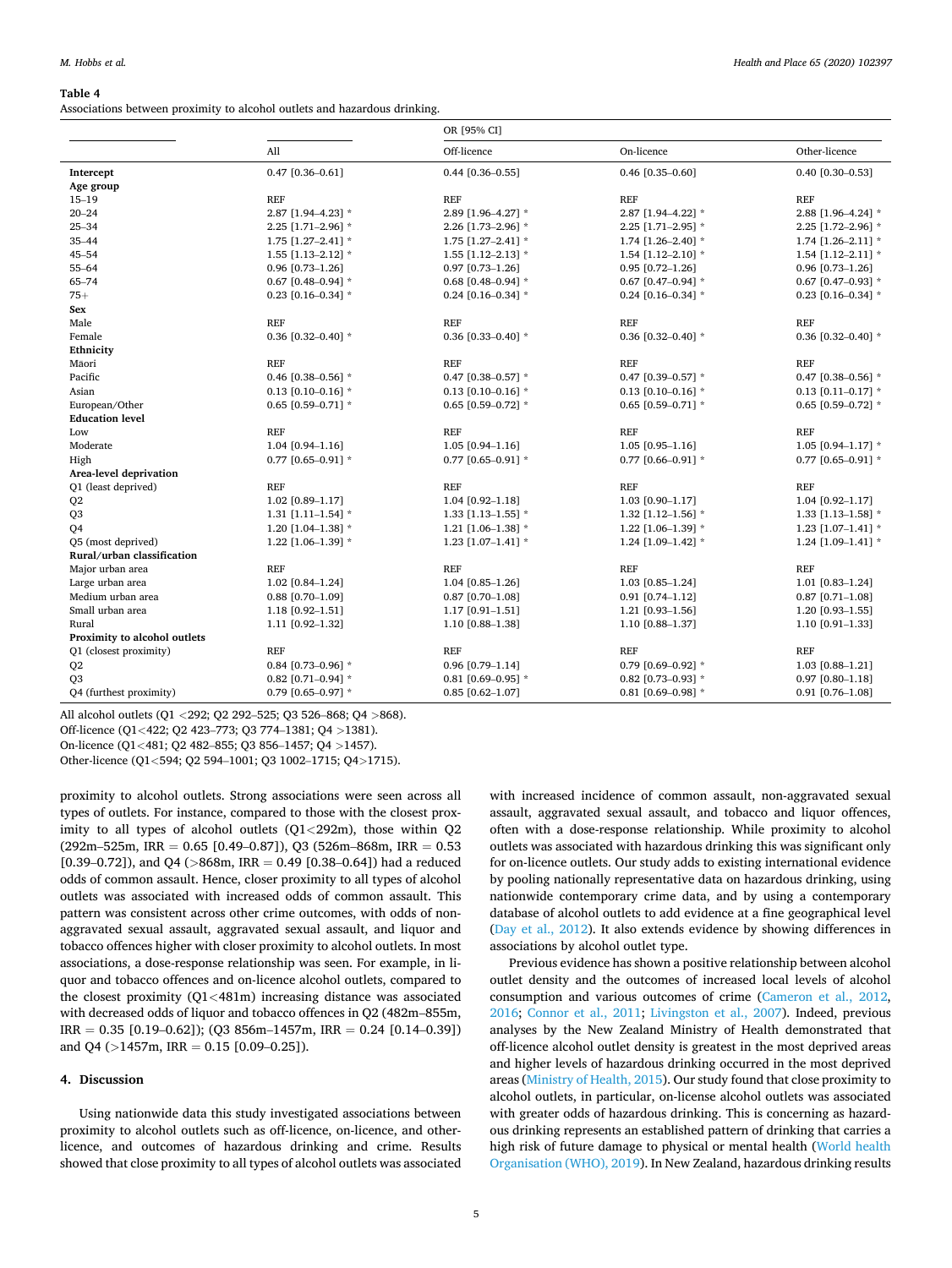#### <span id="page-5-0"></span>**Table 5**

Associations between proximity to alcohol outlets and crime.

|                         | IRR [95% CI]           |                               |                           |                             |  |
|-------------------------|------------------------|-------------------------------|---------------------------|-----------------------------|--|
| All alcohol outlets     | Common assault         | Non-aggravated sexual assault | Aggravated sexual assault | Liquor and tobacco offences |  |
| Q1 (closest proximity)  | <b>REF</b>             | <b>REF</b>                    | <b>REF</b>                | <b>REF</b>                  |  |
| Q <sub>2</sub>          | $0.65$ [0.49-0.87] *   | $0.59$ [0.37-0.94] $*$        | $0.82$ [0.66-1.01]        | 0.29 [0.16-0.50] $*$        |  |
| Q <sub>3</sub>          | $0.53$ [0.39-0.72] *   | 0.45 $[0.25 - 0.81]$ *        | $0.75$ [0.64-0.87] *      | $0.15$ [0.08-0.31] *        |  |
| Q4 (furthest proximity) | 0.49 $[0.38 - 0.64]$ * | 0.28 [0.17-0.46] $*$          | 0.70 [0.57-0.85] $*$      | $0.19$ [0.09-0.38] *        |  |
| Off-licence             |                        |                               |                           |                             |  |
| Q1 (closest proximity)  | <b>REF</b>             | <b>REF</b>                    | <b>REF</b>                | <b>REF</b>                  |  |
| Q <sub>2</sub>          | 0.61 $[0.43 - 0.85]$ * | $0.70$ [0.47-1.05]            | 0.77 [0.65-0.94] $*$      | $0.36$ [0.17-0.79] $*$      |  |
| Q <sub>3</sub>          | 0.56 $[0.41 - 0.78]$ * | 0.45 $[0.27 - 0.76]$ *        | $0.87$ [0.73-1.03]        | $0.14$ [0.06-0.28] *        |  |
| Q4 (furthest proximity) | 0.43 $[0.34 - 0.55]$ * | 0.45 $[0.28 - 0.71]$ *        | $0.63$ [0.52-0.77] $*$    | $0.19$ [0.10-0.35] *        |  |
| On-licence              |                        |                               |                           |                             |  |
| Q1 (closest proximity)  | <b>REF</b>             | <b>REF</b>                    | <b>REF</b>                | <b>REF</b>                  |  |
| Q <sub>2</sub>          | 0.63 $[0.46 - 0.86]$ * | $0.51$ [0.29-0.89] *          | $0.80$ [0.65-0.97] $*$    | $0.35$ [0.19-0.62] *        |  |
| Q <sub>3</sub>          | $0.55$ [0.44-0.69] *   | 0.41 $[0.26 - 0.64]$ *        | 0.77 [0.68-0.86] $*$      | $0.24$ [0.14-0.39] *        |  |
| Q4 (furthest proximity) | 0.45 $[0.38 - 0.54]$ * | 0.44 $[0.26 - 0.75]$ *        | $0.61$ [0.54-0.70] *      | $0.15$ [0.09-0.25] *        |  |
| Other licence           |                        |                               |                           |                             |  |
| Q1 (closest proximity)  | <b>REF</b>             | <b>REF</b>                    | <b>REF</b>                | <b>REF</b>                  |  |
| Q <sub>2</sub>          | $0.95$ $[0.67-1.33]$   | $0.52$ [0.30-0.93] $*$        | $0.94$ [0.74-1.21]        | $0.71$ [0.35-1.41]          |  |
| Q <sub>3</sub>          | 0.73 [0.58-0.93] $*$   | 0.49 $[0.31 - 0.78]$ *        | $0.82$ [0.71-0.93] *      | 0.41 $[0.21 - 0.75]$ *      |  |
| Q4 (furthest proximity) | $0.52$ [0.39-0.71] *   | 0.30 $[0.21 - 0.42]$ *        | $0.72$ [0.58-0.91] *      | $0.33$ [0.15-0.72] $*$      |  |

Note: All models adjusted for age, sex, ethnicity, area-level deprivation, education-level, and rural/urban classification. Models were run separately for each outcome and exposure hence 16 separate models were included here one for each licence type exposure and each type of crime.

All alcohol outlets (Q1*<*292; Q2 292,525; Q3 526–868; Q4 *>*868).

Off-licence (Q1*<*422; Q2 423–773; Q3 774–1381; Q4 *>*1381).

On-licence (Q1*<*481; Q2 482–855; Q3 856–1457; Q4 *>*1457).

Other-licence (Q1*<*594; Q2 594–1001; Q3 1002–1715; Q4 *>*1715).

in many chronic health conditions and physical injury [\(Meiklejohn et al.,](#page-6-0)  [2012\)](#page-6-0). Our findings support previous evidence. For example, an Australian cross-sectional survey found associations between alcohol outlet density and risky drinking behaviours in urban areas amongst adolescents ([Azar et al., 2016](#page-6-0)), while in New Zealand, associations were found between greater quantities of alcohol consumed and proximity to alcohol outlets, which was also associated with deprivation levels within the community ([Huckle et al., 2008\)](#page-6-0). The location of alcohol outlets in relation to an individual's residence is therefore associated with greater alcohol consumption and in greater quantities.

Research has highlighted that increased proximity and density of alcohol outlets is associated with higher levels of crime including serious violent crime [\(Day et al., 2012](#page-6-0)). Our study supports this evidence, demonstrating that closer proximity to alcohol outlets was associated with increased incidence of many types of crime including common assault, non-aggravated sexual assault, and liquor and tobacco offences, often with a dose-response relationship. US evidence supports this revealing that census tracts where alcohol outlets were destroyed during the 1992 Los Angeles riots experienced reductions in violent crime and those reductions were proportional to the number of outlets lost, again showing a dose-response association ([Yu et al., 2009](#page-6-0)). This is also supported by international evidence including reviews and meta-analysis that have demonstrated consistency in these associations ([Popova](#page-6-0)  [et al., 2009;](#page-6-0) [Sherk et al., 2018\)](#page-6-0). For instance, a US study concluded a greater density of alcohol outlets was related to higher rates of violent crime [\(Gorman et al., 2018\)](#page-6-0). Finally, while we found no evidence for any moderation effects, other cross-sectional evidence from the US has found that neighbourhood characteristics such as deprivation level and community ethnicity impacted upon the association between alcohol outlet density and violence, and in some areas of low deprivation a greater density of bars had a protective effect on violence levels ([Gruenewald](#page-6-0)  [et al., 2006\)](#page-6-0).

This study has several limitations that should be acknowledged when interpreting findings. First, this study is ecological in design, thus the association between alcohol outlet access, hazardous drinking, and crime is related to geographical scale. Second, the cross-sectional study design limits the extent to which causal inference can be made. Third, other important factors such as license operating hours and actual use,

which are important factors in the accessibility of alcohol, were not included in the available data for our analysis. Fourth, data on hazardous drinking are self-reported and may be subject to recall bias. We used also used centroid as the basis for proximity analyses and did not account for the mode of transport used. Finally, we cannot be certain that area-level crime was, in fact, specifically linked to alcohol usage we are assuming that people are shopping within their local area. We can, however, examine and present associations between these two factors. Given the high degree of alcohol involvement associated with crime, however, it is likely that such data are indicative of alcohol-related crimes, this could be an area for future research.

## **5. Conclusion**

Alcohol is responsible for a range of social problems directly affecting the health and well-being of New Zealanders. Our nationwide study suggests that the availability of alcohol is an important influence on alcohol-related harm. It confirms previous evidence in New Zealand and shows a strong association between geographic access to alcohol outlets and various crime outcomes. It also demonstrates a doseresponse relationship showing that areas with the greatest access to alcohol outlets also had the highest incidence of crime. Additionally, the incidence of crime reduced as the level of access decreased. We reinforce the notion that policies to reduce the accessibility of alcohol should involve restricting access to alcohol outlets, in particular in socially disadvantaged neighbourhoods where the prevalence of alcohol consumption, accessibility to alcohol outlets, and morbidity is the greatest.

## **Funding**

The GeoHealth Laboratory is funded by the New Zealand Ministry of Health.

## **Appendix A. Supplementary data**

Supplementary data to this article can be found online at [https://doi.](https://doi.org/10.1016/j.healthplace.2020.102397)  [org/10.1016/j.healthplace.2020.102397.](https://doi.org/10.1016/j.healthplace.2020.102397)